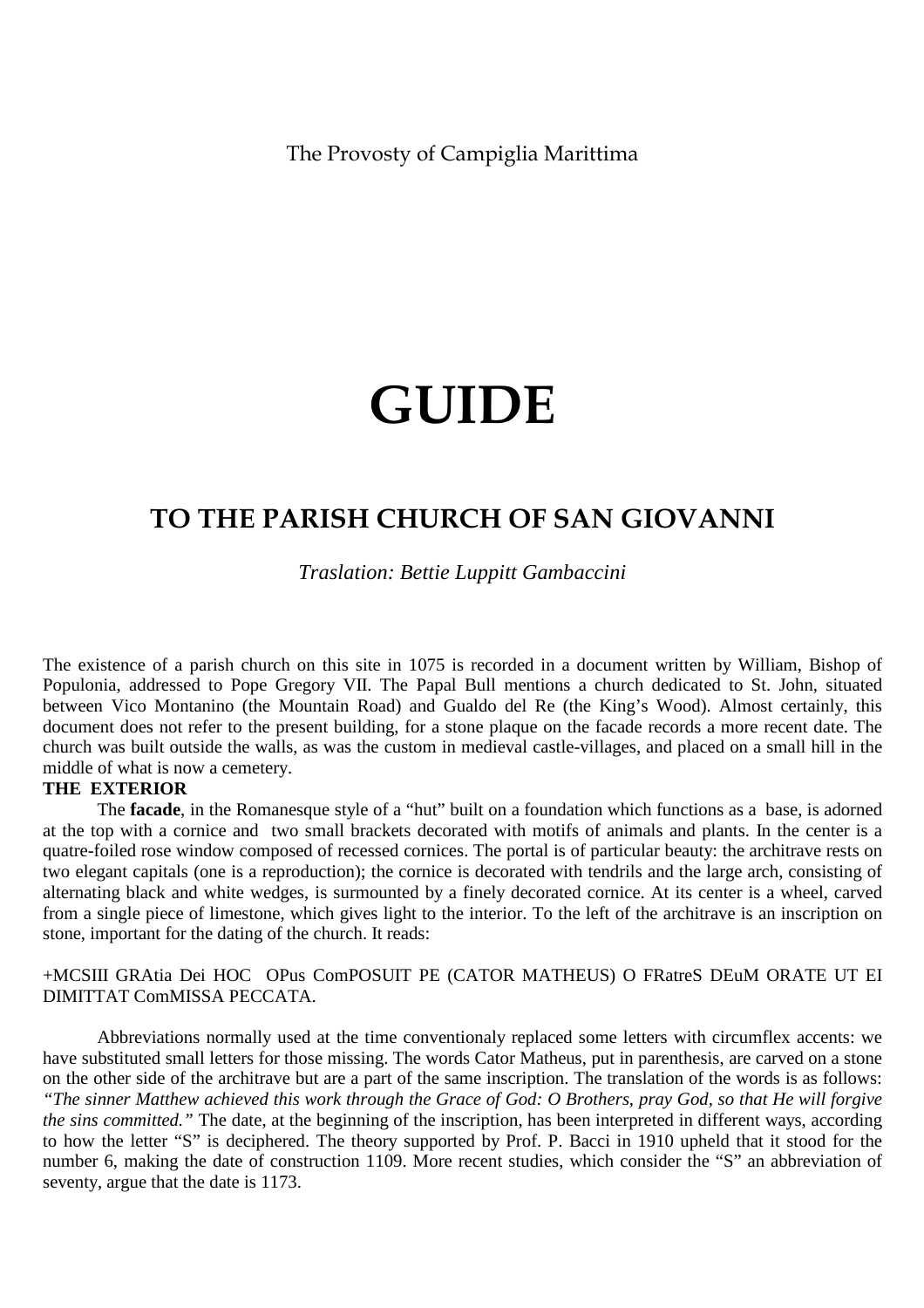# **THE INTERIOR**

 The interior is both simple and solemn, with a single central nave constructed in skillfully squared stones. Just inside the entrance, an **octagonal frame**, still visible on the floor, marks the spot where in ancient times the christening font stood. Six single splayed lancet **windows** give light to the nave. The roof is constructed of wooden trusses. A **door** halfway down on the left was once mistakenly called "of the women," since it is closest to the area marked off by a high balustrade, once thought by Prof. Bacci to be the "matroneo", or area reserved for women. It is more likely that the balustrade separates the nave, reserved for the faithful, from the presbytery, reserved for the clergy.

 The **balustrade** is composed of two parapets, each one including three plutei decorated with geometric figures, worked in concentric frames. On the left a circle, a hexagon, and a rhombus that each contain a corolla. On the right, two rhombuses and a hexagon with leaves of different kinds. A narrow entrance, which signifies the evangelical tale of a "narrow door" through which it is necessary to pass to reach salvation, leads to the area reserved for the clergy.

The **altar**, in the form of a chest, is raised on a step. The sides are decorated with colored marble slabs, framed in white marble. Behind the altar is the splendid semicircular **apse**. The curve of the apse should be examined with attention: it is built with small, square, hewn stones, called ashlars, connected and joined so precisely that they create a perfect sphericity. At the center of the apse is a single lancet **window**, through which every morning, because of the particular orientation of the church, the early rays of the sun shine. On the clearest days, if one looks straight through the opening, it is possible to glimpse the summit of Mount Amiata.

 In the rear of the **left hand chapel** is the door reserved for the clergy, surmounted by a slit in the form of a cross. In the **chapel on the right hand side**, observe the **rose window**, unfortunately missing the center part, and the single lancet **window** with a **figure in bas-relief** sculpted on its arch. It is the only human figure found inside the church; unfortunately its head was mutilated by a vandal. The figure is gracefully holding up its long robe, as if to walk up a hill or step over an obstacle.

 Now return to the nave, and exit the side door, which will lead outside to what is probably the most interesting part of the church.

 This **door**, although of more modest dimensions, repeats the style of the main door but is more elaborately decorated. At the ends of the arch are **two lions**: the one on the left clasps a dragon in his claws, while the one on the right clutches a headless human figure; in the lunette, an **eagle** grips a quadruped.

 But it is the **architrave** that is the most intriguing part of the portal. In the past, it was thought to be a fragment from an ancient sarcophagus, a scene that illustrates the classical story of Meleager and the boar hunt. The myth tells of Aeneus, King of Calydonia, who forgot to honor the goddess Artemis, and thus made her angry. Her rage materialized in the fury of a wild boar which devastated the fields. The King's son, Meleager, succeeded in capturing and killing the beast, but was unable to save his own life, which he lost in the attempt to placate a furious dispute amongst the hunters over the spoils of the hunt.

 Modern scholars are now convinced that the architrave is typical of Romanesque art. It attempts to represent the classical myth of Meleager as the key to a Christian message; the boar personifies the devil, while the son of the king is Christ who overcomes with his death the forces of evil. By using the analogy of victory over sin, we can also see the two lions and the eagle, a celestial creature, as depicted in the act of subduing earthly power.

The four scenes begin on the architrave starting from the left: the search, the capture, the slaying, and the transportation of the dead boar.

By walking carefully over the badly disconnected tombstones, we can get closer to the exterior of the **transept** and read another inscription of considerable interest, written on a marble slab in the upper corner, almost under the roof. It reads:

### SATOR AREPO TENET OPERA ROTAS